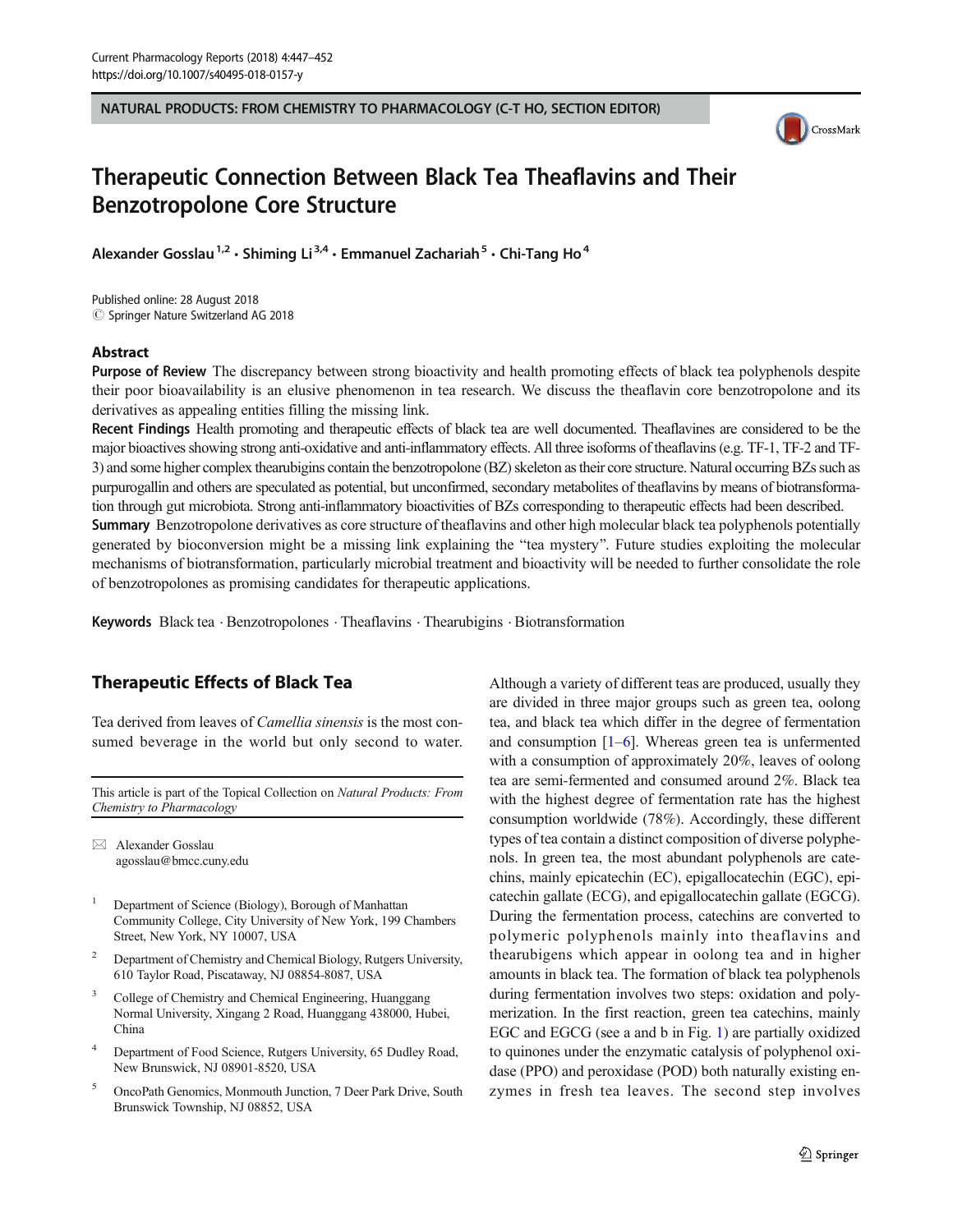

Fig. 1 Molecular structures of major tea metabolites. a Epigallocatechin (EGC). b Epigallocatechin gallate (EGCG). c Theaflavin-1 (TF-1). d Theaflavin-3-O-gallate (TF-2a). e Theaflavin-3′-O-gallate (TF-2b). f Theaflavin-3,3′-O-O-digallate (TF-3). g Theadibenzotropolone A. h

polymerization which consists of a nucleophilic addition reaction of the resulting gallocatechin quinones to catechin quinones, followed by further oxidation by oxygen or hydrogen peroxide. Elimination of carbon dioxide and rearrangement then complete the synthesis of the benzotropolone structure. All theaflavin isoforms contain the benzotropolone core structure from the reaction of a catechol and pyrogallol during the polymerization reaction. In addition, several thearubigens contain one or more benzotropolone moieties as core structures in their molecules  $[4, 5, 7, 8]$ . It is the benzotropolone moiety which results in dark orange to dark brown color characteristic for black tea [4, 6, 9]. It is interesting to note that black tea contains also significant amounts of catechins due to their incomplete conversion during the fermentation process [5].

Black tea has well-documented health beneficial and therapeutic effects against a variety of degenerative



Theatribenzotropolone A. i Epitheaflavic acid-3-gallate. j Theaflavate B. k Purpurogallin (PPG). l (3, 4, 6-trihydroxy-5H-benzo[7]-annulen-5 one). m (1-carboxy-3, 4, 6-trihydroxy-5H-benzo[7]-annulen-5-one)

diseases. It is generally believed that the healthpromoting effects of black tea are based on their antioxidant and anti-inflammatory activities as their main underlying mechanisms  $[1-5, 10]$ . Chronic inflammation is widely recognized as a major underlying cause of various degenerative diseases. The accumulation of free radicals such as reactive oxygen species (ROS) or reactive nitrogen species (RNS) and inflammatory mediators (e.g., NO, prostaglandins, leukotrienes, thromboxanes) generated by immunocompetent leukocytes (e.g., macrophages and eosinophiles) are responsible for damaging effects on cells and organs  $[11-17]$ . In accordance with its antiinflammatory effects, several studies demonstrated effects of black tea against diseases related to chronic inflammation such as cardiovascular, gastrointestinal, neurological and immunological disorders, diabetes, rheumatoid arthritis, and different cancers  $[1-5, 10]$ .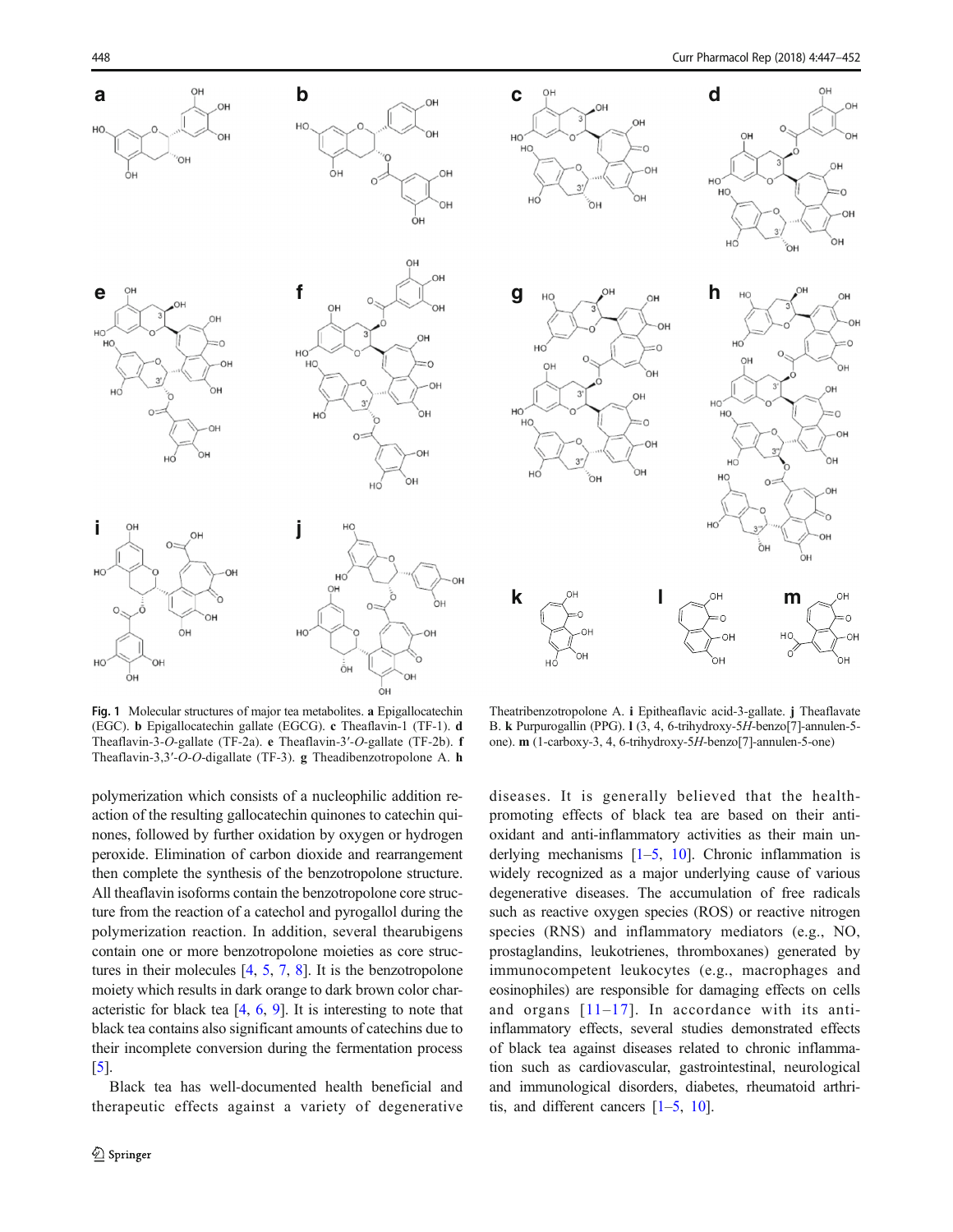### Bioactivity of Theaflavins

Although accounting for only for 3–6% of the dry weight, health beneficial effects of black tea are mainly attributed to the group of theaflavins. Strong anti-oxidative effects of the three theaflavin isoforms have been described, reflected by prevention of pro-carcinogenic lipid peroxidation, lipoprotein oxidation, and DNA damage and mutation  $[1, 3, 18-23]$ . According to their anti-oxidative activity prominent anti-inflammatory effects for the four isoforms such as theaflavin (TF-1), theaflavin-3-Ogallate (TF-2a), theaflavin-3′-O-gallate (TF-2b), and theaflavin-3,3′-O-O-digallate (TF-3) (see c, d, e, and f in Fig. 1) have been described  $[1–5, 10, 24]$ . Previously, we observed strong antiinflammatory activities of TF-2 (e.g., a mixture of TF-2a and TF-2b) as demonstrated by inhibition of edema formation which corresponded to attenuation of key inflammatory cascade genes by decreased NF  $\kappa$ B and AP-1 signaling [20]. Also, TF-1 and TF-3 have been shown to target the NF κB signaling pathway [1, 18]. Accordingly, a downregulation of a variety of inflammatory genes by the three theaflavin isoforms have been described [1, 18, 19, 21, 22]. Chemopreventive and anti-cancer effects have been observed for each of the theaflavin isoforms: TF-1 [25], TF-2 [1, 19, 25, 26], and TF-3 [1, 18, 26]. These effects include cell cycle arrest and suppression of inflammation but also induction of apoptosis  $[1-3, 23, 24]$ . The induction of apoptosis has been described for TF-1, TF-2, and TF-3 [1, 19, 20, 25–28]. Pro-apoptotic activity of TF-2 were induced by the mitochondrial signaling pathway [20]. Noteworthy, theaflavins induced cell cycle arrest and apoptotic cell death selectively only in tumor cells but not in their normal cell counterparts [19, 29]. These results emphasize the role of theaflavins as major bioactives in black tea. Based on these observations, we developed a theaflavin-enriched black tea extract using a natural process of fermentation which showed strong anti-inflammatory effects [30]. Noteworthy, inflammatory surrogate genes for degenerative diseases which showed a close correlation throughout cellbased, animal, and clinical settings were prominently attenuated.

It is important to note that up to 70% of the dry weight of black tea accounts to thearubigins. The heterogeneous group of thearubigins consist of thousands of structurally distinct higher order polyphenols which includes theadi- and tribenzotropolones, theanaphthoquinones, bistheaflavins, theasinensins, theacitrins among others [4, 5, 7, 8]. Several thearubigens contain one (epitheaflavic acid-3-gallate or theaflavate B) or more benzotropolone moieties as core structures such as theadi - and theatribenzotropolone A (see g, h, i, and j in Fig. 1). The enormous structural complexity and diversity of thearubigins is based on the oligomerization of different building block such as catechins but also polyhydroxylated theaflavins and theacitrins in oxidative cascade reactions during the second step in the fermentation process [4, 5, 7, 8]. Since the chemistry of thearubigins is largely still unknown, there have been only limited reports on their biological activities although

some biological effects have been described [4, 5, 7, 8]. For large molecular thearubigins, it had been hypothesized that they are probably not absorbed and might be converted to other metabolites during the intestinal passage [4, 7, 8, 31].

A mystery in tea research has been the discrepancy between the well-established bioactivity of high molecular weight polyphenols (e.g., theaflavins) on the one hand and poor bioavailability on the other  $[1, 2, 4, 10, 32]$ . This is evident either by the failure or by the detection of only minute amounts of theaflavins in blood or urine as demonstrated by in vivo animal and clinical settings [1, 2, 4, 10]. In blood, urine or feces analysis in rodents, theaflavins were either not detectable [33] or found only in very limited amounts either modified or non-modified [34, 35]. In the context of limited information on bioavailability and biotransformation by theaflavins, it is interesting to note that a rapid degradation of theaflavins at physiological pH values around 7.4 have been demonstrated [4, 5]. Sang and coworkers could only find small amounts of TF-1, TF-2a, TF-2b, glucuronidated or sulfated TF-3, and gallic acid after TF-3 application indicating biotransformation in mice [4, 35]. Interestingly, a recent study suggests that the benzotropolone moiety plays a major role in reduced permeability of cell membranes induced by theaflavins through AMPK signaling pathways [36]. Due to the recent understanding of the important role of microbiota in nutrition biotransformation of higher molecular weight, tea polyphenols metabolized by gut microbiota are discussed to play an important role in their health benefits. For black tea polyphenols, surprisingly, little research on absorption and microbial metabolism had been conducted. Therefore, the impact of microbiota on generation of theaflavin and thearubigin-derived metabolites still remains unclear [37–39]. Studies by measures of healthy humans, mouse models, or human fecal preparations demonstrated a microbial bioconversion of mono- and di-gallate theaflavins to TF-1, derivatives of gallic acid and pyrogallol as well as different phenolic acids such as 4-hydroxyphenylacetic acid, 3 hydroxyphenylacetic acid, 3,4-dihydroxyphenylacetic acid, 3-(4′-hydroxyphenyl) propionic acid, and hippuric acid among others [40–44]. The role of microbiota appear to be even more complex as indicated by studies showing differential modulatory effects of tea polyphenols on intestinal bacterial populations leading to distinct individual metabolome profiles in rodents and humans [43, 45–49].

# Core Moiety of Theaflavins—Benzotropolones and Potential Therapeutic Applications

The exclusive characteristic of theaflavins is the benzotropolone skeleton, i.e., the core moiety of theaflavins. The enzymatically catalyzed oxidation of catechins generates the benzotropolone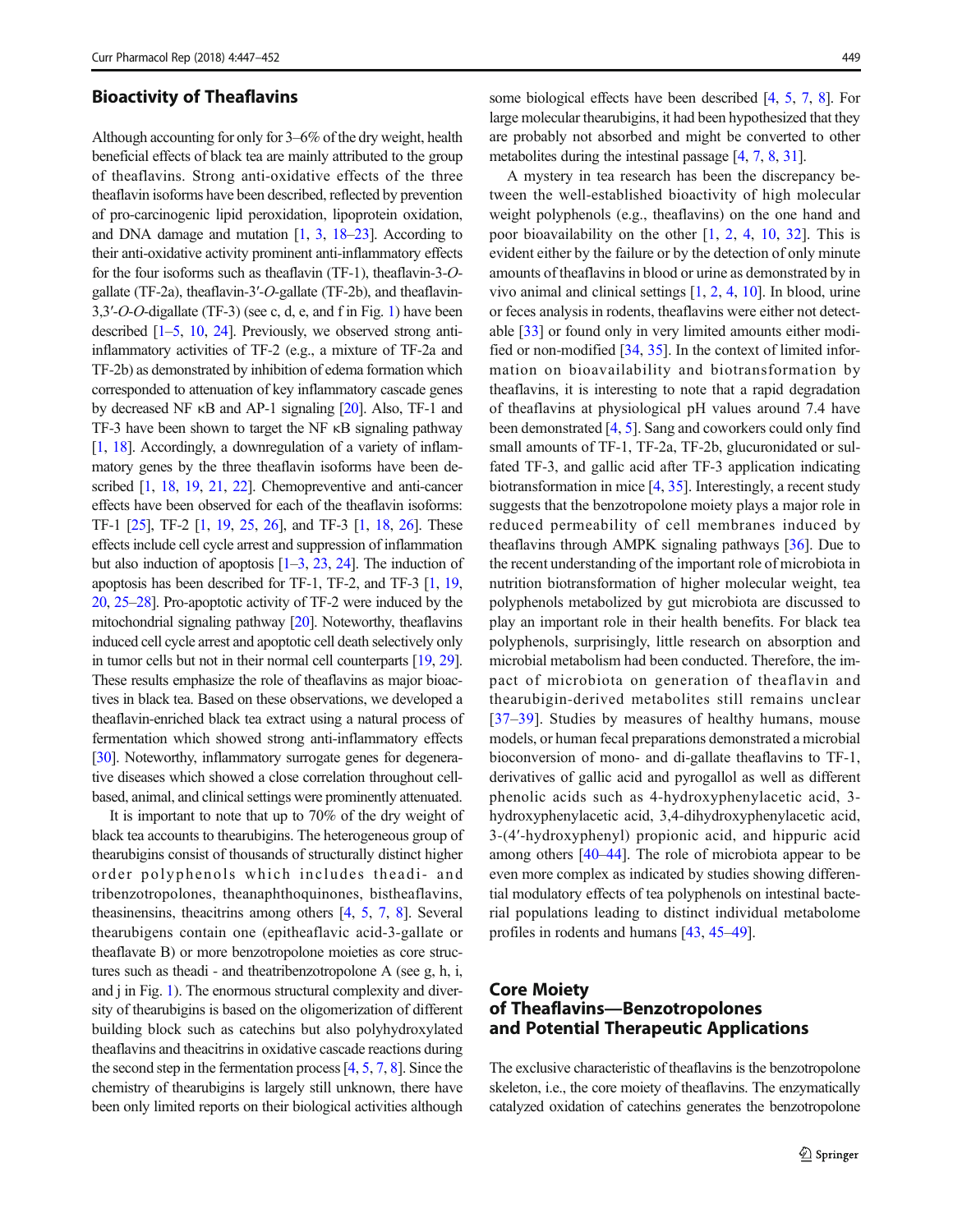core attached with unchanged side chains. An example of naturally occurring benzotropolone containing compounds is purpurogallin. The biological and pharmacological activities of purpurogallin (PPG), a natural occurring benzotropolonecontaining compound found in the nut gall of Quercus spp. are well known (see k in Fig. 1). Cytoprotective effects against free radical-induced liver damage were first demonstrated over 25 years ago [50]. Later, strong anti-oxidative and antiinflammatory effects of PPG have been demonstrated in numerous studies [51–57]. Strong anti-inflammatory activities of purpurogallin have been demonstrated by downregulation of a variety of inflammatory genes ( $COX-2$ , TNF- $\alpha$ , iNOS, IL-1 $\beta$ , or  $IL-6$ ) thus decreasing free radical-induced tissue damage [55–57]. In correspondence, we observed a prominent downregulation of these and other inflammatory genes by PPG [58]. Previously, a suppression of the translocation of the p65 NFκB subunit into the nucleus and the degradation of IKB had been shown to be the molecular mechanisms underlying the purpurogallin-mediated attenuation of inflammation in BV2 cells [56]. The anti-inflammatory properties are in correspondence to effects of purpurogallin against cancer [59–61] and also to cardio- and hepatoprotective effects [50, 53, 62]. In addition, proapoptotic effects for purpurogallin as another underlying pathway leading to anti-proliferative and anti-cancer effects have been reported [63].

There exist only few studies on the bioactivity of other low molecular benzotropolone derivatives. In 2004, Sang and coworkers performed a structure-activity relationship (SAR) analysis of 18 benzotropolone derivatives including the major theaflavins, theaflavates, theaflavic acids, and PPG among other BZ molecules. They found the benzotropolone moiety to be essential for anti-inflammatory activities and cytotoxic effects against three different cancer cell lines [54]. In a recent study, we looked for relationships between molecular structure and biological activity of different benzotropolone derivatives affecting viability and inflammation. We were intrigued by the fact that the benzotropolone core structure with only one ketone group and three hydroxyl groups (3, 4, 6-trihydroxy-5H-benzo[7]-annulen-5-one; see l in Fig. 1) showed comparable anti-inflammatory effects to ibuprofen in a mouse carrageenan-induced paw edema model. Anti-proliferative effects against U-937 and Caco-2 cells correlated to a significant downregulation of COX-2 potentially through inhibition of AP-1 and/or NF  $\kappa$ B signaling [58]. Our observations are in line with reports of anti-cancer effects of purpurogallin [59–61, 63] but also some other benzotropolone derivatives [54] against a variety of different cancer cell lines and further emphasize the therapeutic potential of benzotropolones. Noteworthy, as compared to PPG, we found even stronger anti-inflammatory effects of a new described BZ compound (1-carboxy-3, 4, 6-trihydroxy-5H-benzo[7]-annulen-5-one; see m in Fig. 1) which prominently inhibited COX-2, TNF- $\alpha$ , ICAM-1, IL-1 $\beta$ , and IL-8 on the one hand and showed

only mild toxicity on the other. Information gained by our group and elsewhere suggest that positioning of functional groups around the benzotropolone moiety drastically affects the bioactivity against proliferation and inflammation. Therapeutic effects of benzotropolones appear to be based on specific interaction with cellular targets in inflammatory pathways thus serving as pharmacological targets. The concept of subtle changes in the molecular structure fundamentally affecting the bioactivity due to a specific interaction with cellular targets were previously found for different stilbene analogs to induce apoptosis in cancer cells [64]. Mechanistic studies point to an interaction of BZs either directly or indirectly with NF κB and/or AP-1 as important transcription factors in the regulation of inflammatory genes [4, 54–57] but certainly further studies are needed.

### Conclusion and Future Directions

The discrepancy between strong bioactivity and healthpromoting effects of black tea polyphenols despite their poor bioavailability have been a matter of debate in tea research. Until now, the search for putative metabolites has been unsuccessful and their nature remains unknown. Strong bioactivities exhibited by natural purpurogallin and accumulating evidence for other benzotropolone derivatives have confirmed their role as the pharmacophore of theaflavins. Herein, we speculate the possible generation of secondary metabolites containing the benzotropolone structure by means of in vivo biotransformation such as through gut microbiota or other mechanisms. Thus, benzotropolones derivatives as core molecules of theaflavins and some thearubigins are appealing candidates as missing link explaining the "tea mystery." So far, in vivo detection of BZ derivatives in urine or blood is warranted. Further mechanistic studies on bioavailability, bioaccessibility, and bioactivity are needed to consolidate the role of BZs as bioactive metabolites of black tea providing the foundation for potential therapeutic applications.

#### Compliance with Ethical Standards

Human and Animal Rights and Informed Consent This article does not contain any studies with human or animal subject performed by any of the authors.

### References

- 1. Yang CS, Wang X, Lu G, Picinich SC. Cancer prevention by tea: animal studies, molecular mechanisms and human relevance. Nat Rev Cancer. 2009;9:429–39.
- 2. de Mejia EG, Ramirez-Mares MV, Puangpraphant S. Bioactive components of tea: cancer, inflammation and behavior. Brain Behav Immun. 2009;23:721–31.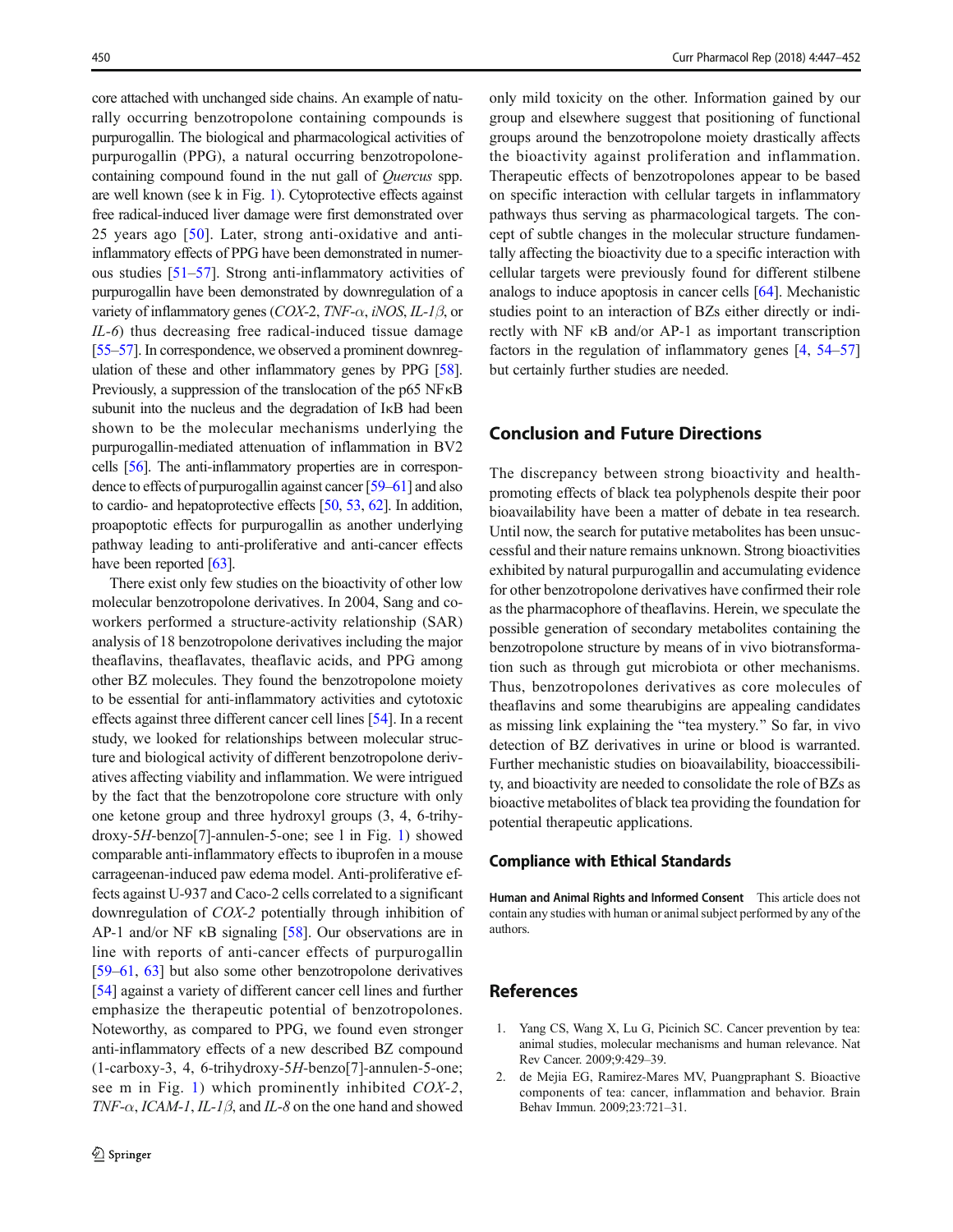- 3. Sharma V, Rao LJ. A thought on the biological activities of black tea. Crit Rev Food Sci Nutr. 2009;49:379–404.
- 4. Sang S, Lambert JD, Ho CT, Yang CS. The chemistry and biotransformation of tea constituents. Pharmacol Res. 2011;64:87–99.
- 5. Li S, Lo CY, Pan MH, Lai CS, Ho CT. Black tea: chemical analysis and stability. Food Funct. 2013;4:10–8.
- 6. Ho C-T, Lin J-K, Shahidi F. Tea and Tea products: chemistry and health-promoting effects. Boca Raton, Florida: CRC Press, Taylor & Francis Group; 2008.
- 7. Drynan JW, Clifford MN, Obuchowicz J, Kuhnert N. The chemistry of low molecular weight black tea polyphenols. Nat Prod Rep. 2010;27:417–62.
- 8. Kuhnert N, Drynan JW, Obuchowicz J, Clifford MN, Witt M. Mass spectrometric characterization of black tea thearubigins leading to an oxidative cascade hypothesis for thearubigin formation. Rapid Commun Mass Spectrom. 2010;24:3387–404.
- 9. Tanaka T, Matsuo Y, Kouno I. Chemistry of secondary polyphenols produced during processing of tea and selected foods. Int J Mol Sci. 2009;11:14–40.
- 10. Khan N, Mukhtar H. Tea polyphenols for health promotion. Life Sci. 2007;81:519–33.
- 11. Ley K. Physiology of inflammation. New York: Oxford University Press; 2001.
- 12. Roberts RA, Laskin DL, Smith CV, Robertson FM, Allen EM, Doorn JA, et al. Nitrative and oxidative stress in toxicology and disease. Toxicol Sci. 2009;112:4–16.
- 13. Reuter S, Gupta SC, Chaturvedi MM, Aggarwal BB. Oxidative stress, inflammation, and cancer: how are they linked? Free Radic Biol Med. 2010;49:1603–16.
- 14. Landskron G, De la Fuente M, Thuwajit P, Thuwajit C, Hermoso MA. Chronic inflammation and cytokines in the tumor microenvironment. J Immunol Res. 2014;2014:149185.
- 15. Robbins SL, Kumar V, Cotran RS. Pathologic basis of disease. Chapter 2: acute and chronic inflammation 8th edition ed. Philadelphia: Elsevier Saunders; 2010.
- 16. Kundu JK, Surh YJ. Inflammation: gearing the journey to cancer. Mutat Res. 2008;659:15–30.
- 17. Aggarwal BB, Krishnan S, Inflammation GS. Lifestyle and chronic diseases: the silent link (oxidative stress and disease). 1st ed. Boca Raton: CRC Press; 2012.
- 18. Lin YL, Tsai SH, Lin-Shiau SY, Ho CT, Lin JK. Theaflavin-3,3′ digallate from black tea blocks the nitric oxide synthase by downregulating the activation of NF-kappaB in macrophages. Eur J Pharmacol. 1999;367:379–88.
- 19. Lu J, Ho C, Ghai G, Chen K. Differential effects of theaflavin monogallates on cell growth, apoptosis, and cox-2 gene expression in cancerous versus normal cells. Cancer Res. 2000;60:6465–71.
- 20. Gosslau A, En Jao DL, Huang MT, Ho CT, Evans D, Rawson NE, et al. Effects of the black tea polyphenol theaflavin-2 on apoptotic and inflammatory pathways in vitro and in vivo. Mol Nutr Food Res. 2011;55:198–208.
- 21. Lombardo Bedran TB, Morin MP, Palomari Spolidorio D, Grenier D. Black tea extract and its theaflavin derivatives inhibit the growth of periodontopathogens and modulate Interleukin-8 and betadefensin secretion in oral epithelial cells. PLoS One. 2015;10: e0143158.
- 22. Wu Y, Jin F, Wang Y, Li F, Wang L, Wang Q, et al. In vitro and in vivo anti-inflammatory effects of theaflavin-3,3′-digallate on lipopolysaccharide-induced inflammation. Eur J Pharmacol. 2016;794:52–60.
- 23. Luczaj W, Skrzydlewska E. Antioxidative properties of black tea. Prev Med. 2005;40:910–8.
- 24. He HF. Research progress on theaflavins: efficacy, formation, and preparation. Food Nutr Res. 2017;61:1344521.
- 25. Pan M, Liang Y, Lin-Shiau S, Zhu N, Ho C, Lin J. Induction of apoptosis by the oolong tea polyphenol theasinensin A through
- 26. Lung HL, Ip WK, Chen ZY, Mak NK, Leung KN. Comparative study of the growth-inhibitory and apoptosis-inducing activities of black tea theaflavins and green tea catechin on murine myeloid leukemia cells. Int J Mol Med. 2004;13:465–71.
- 27. Gao Y, Li W, Jia L, Li B, Chen YC, Tu Y. Enhancement of (−) epigallocatechin-3-gallate and theaflavin-3-3′-digallate induced apoptosis by ascorbic acid in human lung adenocarcinoma SPC-A-1 cells and esophageal carcinoma Eca-109 cells via MAPK pathways. Biochem Biophys Res Commun. 2013;438:370–4.
- 28. Tu Y, Kim E, Gao Y, Rankin GO, Li B, Chen YC. Theaflavin-3, 3′ digallate induces apoptosis and G2 cell cycle arrest through the Akt/ MDM2/p53 pathway in cisplatin-resistant ovarian cancer A2780/ CP70 cells. Int J Oncol. 2016;48:2657–65.
- 29. Chen D, Milacic V, Chen MS, Wan SB, Lam WH, Huo C, et al. Tea polyphenols, their biological effects and potential molecular targets. Histol Histopathol. 2008;23:487–96.
- 30. Gosslau A, Li S, Ho CT, Chen KY, Rawson NE. The importance of natural product characterization in studies of their antiinflammatory activity. Mol Nutr Food Res. 2011;55:74–82.
- 31. Clifford MN, Copeland EL, Bloxsidge JP, Mitchell LA. Hippuric acid as a major excretion product associated with black tea consumption. Xenobiotica. 2000;30:317–26.
- 32. Takeda J, Park HY, Kunitake Y, Yoshiura K, Matsui T. Theaflavins, dimeric catechins, inhibit peptide transport across Caco-2 cell monolayers via down-regulation of AMP-activated protein kinase-mediated peptide transporter PEPT1. Food Chem. 2013;138:2140–5.
- 33. Mulder TP, van Platerink CJ, Wijnand Schuyl PJ, van Amelsvoort JM. Analysis of theaflavins in biological fluids using liquid chromatography-electrospray mass spectrometry. J Chromatogr B Biomed Sci Appl. 2001;760:271–9.
- 34. Henning SM, Aronson W, Niu Y, Conde F, Lee NH, Seeram NP, et al. Tea polyphenols and theaflavins are present in prostate tissue of humans and mice after green and black tea consumption. J Nutr. 2006;136:1839–43.
- 35. Chen H, Parks TA, Chen X, Gillitt ND, Jobin C, Sang S. Structural identification of mouse fecal metabolites of theaflavin 3,3-digallate using liquid chromatography tandem mass spectrometry. J Chromatography A. 2011;1218:7297–306.
- 36. Park HY, Kunitake Y, Hirasaki N, Tanaka M, Matsui T. Theaflavins enhance intestinal barrier of Caco-2 cell monolayers through the expression of AMP-activated protein kinase-mediated Occludin, Claudin-1, and ZO-1. Biosci Biotechnol Biochem. 2015;79:130–7.
- 37. van Duynhoven J, Vaughan EE, Jacobs DM, Kemperman RA, van Velzen EJ, Gross G, et al. Metabolic fate of polyphenols in the human superorganism. Proc Natl Acad Sci U S A. 2011;108(Suppl 1):4531–8.
- 38. van Duynhoven J, Vaughan EE, van Dorsten F, Gomez-Roldan V, de Vos R, Vervoort J, et al. Interactions of black tea polyphenols with human gut microbiota: implications for gut and cardiovascular health. Am J Clin Nutr. 2013;98:1631S–41S.
- 39. Clifford MN, van der Hooft JJ, Crozier A. Human studies on the absorption, distribution, metabolism, and excretion of tea polyphenols. Am J Clin Nutr. 2013;98:1619S–30S.
- 40. Chen H, Hayek S, Rivera Guzman J, Gillitt ND, Ibrahim SA, Jobin C, et al. The microbiota is essential for the generation of black tea theaflavins-derived metabolites. PLoS One. 2012;7:e51001.
- 41. Henning SM, Wang P, Vicinanza R, Abgaryan N, de Olivera DM, Zhang Y, et al. Phenolic acid concentrations in plasma and urine from men consuming green or black tea and their chemopreventive properties for colon cancer. FASEB J. 2012;26:1.
- 42. Henning SM, Wang P, Abgaryan N, Vicinanza R, de Oliveira DM, Zhang Y, et al. Phenolic acid concentrations in plasma and urine from men consuming green or black tea and potential